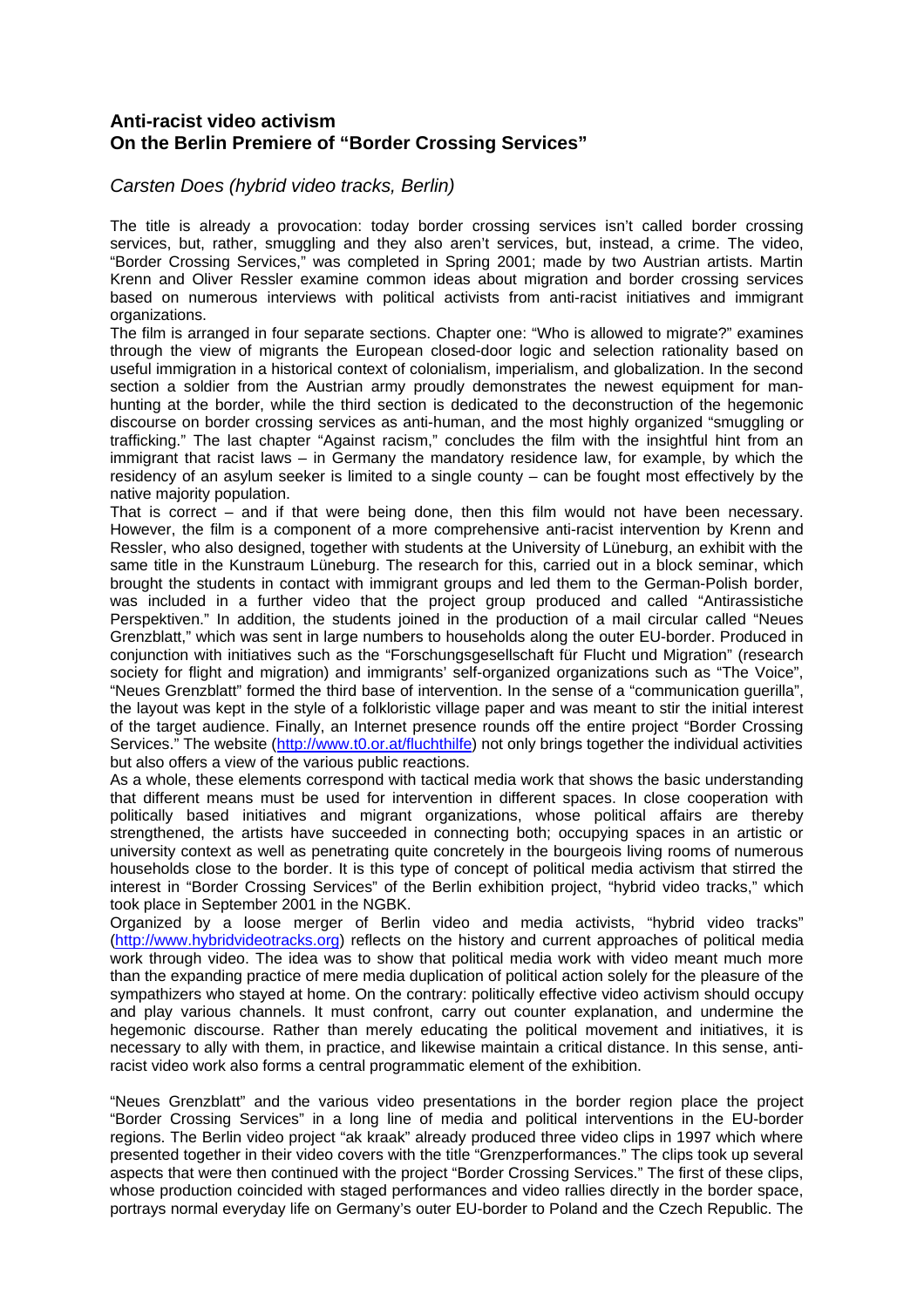formation of an entire region as a bulwark against actual or imagined streams of migration, meant not only the constant armament of the German Federal Border Police (BGS), but was also accompanied by official calls for denunciation of supposed illegal border crossers, and the creation of citizen patrols as well as a wave of repression set off by the first indictments of taxi drivers. The goal of this process was to make the taxi drivers direct aids of the BGS – an undertaking that set off protests throughout the country, as is also documented by an interview with a taxi driver in "Border Crossing Services."

The most outstanding expression of the formation of a smoothly functioning border regime is perhaps the openness with which numerous residents of the region described their role as informers: – "Yes, in summer, when the Neiße is low, then every once in a while you see someone run across. But until the BGS gets here, well, that usually takes a while."

– "Then you call them?" – "Yes, there is a citizen's telephone at the BGS." ("ak kraak No. 16" – Grenzperformances part 1).

The matter-of-fact manner in which the refugees are handed over by "normal citizens," the openness with which they speak about it, the lack of any hints of doubt or even "bad consciousness" reveals the complete absence of a critical public awareness in this region. It is this unbroken social consensus on man-hunting and denunciation, which makes necessary the initiatives such as the border camps that have existed since 1998 and also the "Neue Grenzblatt." It is still necessary to ask which means or strategies will be used for intervention even if it is only to represent the real existence of a radically different view in these regions. Where will the target audience be picked up, what is the relationship of explanation, provocation, camouflage, openness, and one's own pleasure in each action? Whereas the "Neue Grenzblatt" playfully takes on the layout of a folkloristic village paper, the texts themselves are expressed as left-wing fliers with objective humanistic explanations. Not that this is fundamentally wrong, but it might miss the opportunity to maintain the magazine character: "Scandal! The Neue Grenzblatt reveals: how refugees are made illegal."

The first border camp, organized in 1998 by the campaign "No one is illegal," attempted to maintain the balance between cultural happening, political provocation, explanation, and destabilization through concerts, a fit-for-border crossing services-walk, a taxi-procession, the opening of a provisional border crossing, (video) rallies and a home delivery paper, to strengthen those people on location who have been holding back their doubts and critique from the public. At the center of this first border camp was also a public podium discussion on the theme of border crossing services. The goal of the event was to deconstruct the concept of the smuggler and to make clear how differently the theme of border crossing services is valued in a historical perspective according to political interests. The film "Mit fremder Hilfe," was produced for Arte two years later by the Berlin group dogfilm for a theme night by the initiative "No one is illegal" also follows this concern. It presents a successful attempt to penetrate the hegemonic media channels with anti-racist media work.

Both the film as well as the above mentioned event make clear how current talk of "inhuman smugglers" and "purely profit motivated human traffic" suddenly becomes strange if we recall that the professional border crossing services of the 1970s were able to offer their services on television, and the German federal court confirmed that 25,000 DM presented a fair price for an escape from East Germany. The video "Border Crossing Services" also uses this historical context to begin to totter the highly ideological differentiation between the "good" border crossing services of East German days and the "evil" smuggling of today. The wonderful sequence in which, thanks to the skill of the questioning authors, even a trained official German border guard gets tangled in the traps of the official language rules, is so effective because the viewer must come to the necessary conclusions from the contradictory argumentation of the official. Unfortunately, the video only seldom develops such an openness that the power of interpretation is brought back to the viewer. This is a difficulty the film shares with many political videos based mainly on interviews with political activists, even when these are, laudably, primarily immigrants as in "Border Crossing Services." But also at the pictorial level, the video scarcely leaves room for interpretation or ambiguity. On the contrary, through the blending of certain key words into running interviews, the clarity of the message is purposefully strengthened. The Critical Art Ensemble, in its polemic "Video and resistance," accuses political documentary film in general of this intended production of clarity in order to counter the creation of this type of "authoritarian interpretation matrix" and support a freer, more associative narrative logic in which the viewers are also given a thoroughly contradictory collection of material with which they can form their own conclusions.

Even if one does not completely agree with the Critical Art Ensemble's view in its final consequence – the dissolution of all causality – the previously mentioned videos from dogfilm and ak kraak make evident the possibility of producing a greater public realm, whether through associative images of a surreal border performance (ak kraak) or even through found-footage-material collections from films and television shows on the theme of border crossing services (dogfilm). The project dogfilm, in